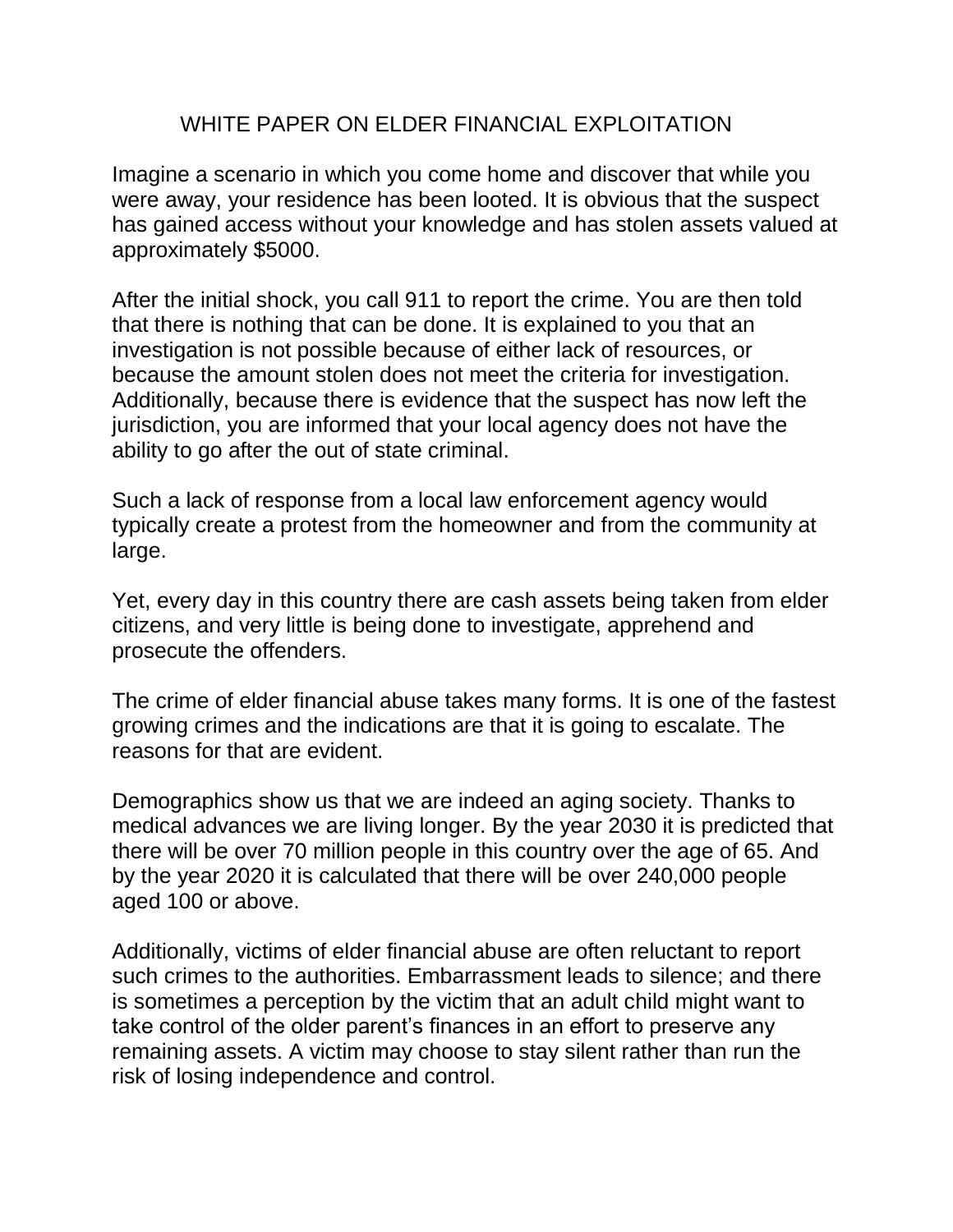And some elderly victims - because of mental capacity challenges - are unaware that they have been tricked or duped by a perpetrator.

Furthermore, as resources and budgets become more stretched, local law enforcement may have to give priority to investigating violent crimes and therefore place reports of financial elder abuse on the back burner.

Financial institutions share the responsibility for the fact that so many of these crimes remain unreported. Frequently, the elderly victim is told by the scammer to withdraw funds from their bank or credit union and then make a wire transfer or purchase a credit card onto which cash can be loaded. In states where the institutions are not mandated by law to report suspected financial elder abuse either to Adult Protective Services or to law enforcement, a bank or credit union teller may be reluctant to intervene. Training of such employees in recognizing red flags of elder financial abuse may not occur.

However, in states where either mandatory or permissive reporting laws exist, there is at least some expectation that an alert bank teller may spot an unusual transaction and attempt to prevent the elder from becoming the next victim.

Advances in technology has allowed suspects to remain anonymous. Cell phones can be purchased off the shelf at supermarkets leaving very little trace as to the identity of the user. The internet allows crooks to create bogus accounts and intercept monies from victims without the need to physically walk into a store or bank.

Prepaid credit cards are now offered for sale at local pharmacies and popular outlets. Elderly victims are frequently hoodwinked into loading such a card with cash; they are then instructed to scratch off the metallic strip on the back of the card revealing the numeric code from which the crook can obtain the cash value of the card.

Elders are targeted because typically they are known to be a more trusting generation; a kind, reassuring voice on the other end of the telephone can persuade an elderly victim to do something that a younger person might otherwise challenge.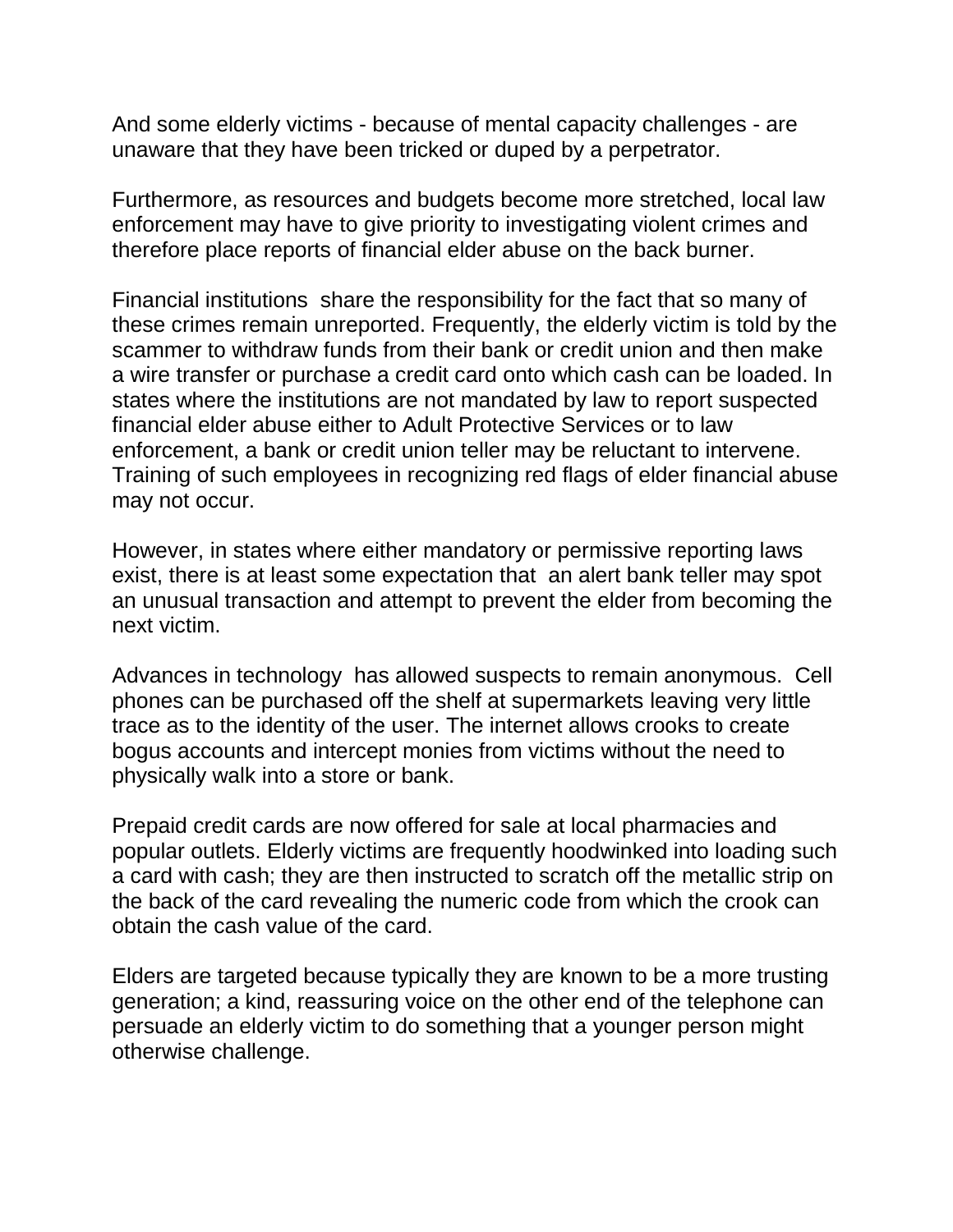Moreover, many elders are concerned about their financial security. They have seen their savings reduced by a volatile stock market and are looking for ways in which they can guarantee a more secure future for themselves and their children. When an individual calls and promises a large "prize", the temptation to respond is huge.

The failure of local law enforcement to take a report or investigate such crimes may be attributed to one or more of the following reasons:

- 1. There is no known, identifiable suspect
- 2. The suspect appears to be out of state and therefore beyond the jurisdiction of that particular agency
- 3. The victim entered the transaction voluntarily and is entitled to make a "foolish" decision
- 4. The agency does not think that the prosecutor's office will be willing to prosecute

Prosecutors too often labor under misconceptions that prevent successful prosecution of suspects who commit elder fraud. One of the most common myths is that elders make poor witnesses in the court room. Sadly, many prosecutors fall into the trap of believing that an elderly victim will be ineffective as a witness because of poor memory.

Moreover, some prosecutors are unwilling to consider filing charges because the amount of the loss to the victim falls below the threshold that the prosecutors' office has established.

Unfortunately, we currently have no reliable data from which we can measure the extent of the problem of elder financial abuse. There is no national clearing house that collects such cases; and we will never know the true extent of the number of cases that go unreported.

Meanwhile, the perpetrators become more brazen and creative in their efforts to extract the life savings of our elders.

Two "scams" have emerged as prevalent in the last few years. One is known as the grandma scam. The crook typically calls the unsuspecting grandmother and pretends to be her grandson. One variation of this crime involves the crook telling the elder that he is in jail in another state or country; he may explain his travels by stating that he is attending a friend's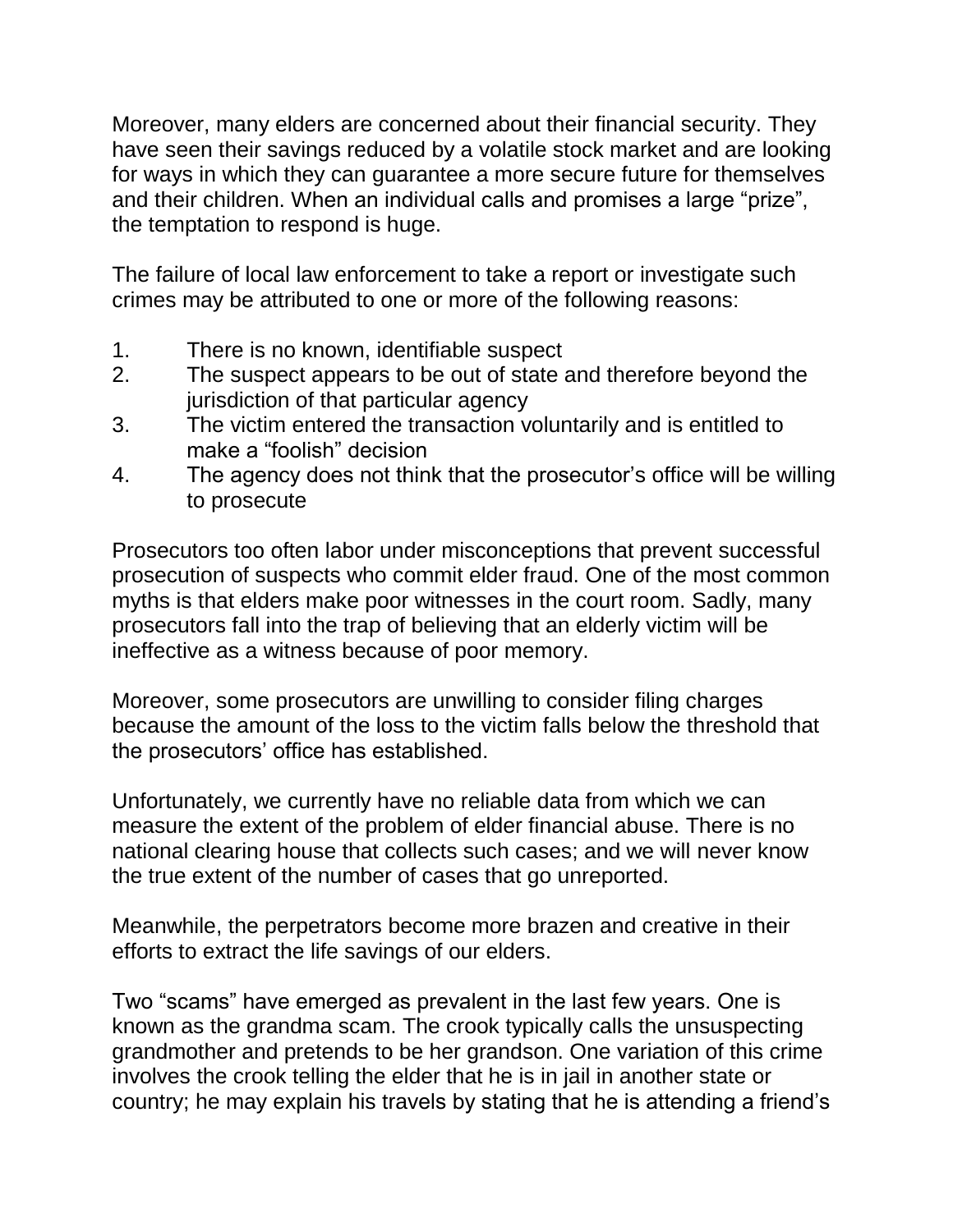wedding. The reason for his incarceration is because he has crashed the rental car after a pre-wedding celebration and has been arrested for a DUI. He convinces the grandmother that he needs urgent bail money in order to get back home. He tells the victim not to mention this to anyone in the family or elsewhere as he does not want this information to be leaked to his employer. The victim is then ordered to go immediately to the bank or credit union to withdraw up to \$5,000 in cash and then wire the money to a third party in the region where the jail is located.

A second common scam involves the promise of a substantial prize. The victim is convinced that he or she simply needs to send money to cover the taxes on the winnings. Payment is demanded either in the form of a wire transfer or through the purchase of loaded credit cards. Sometimes, the victim is sent through the mail a check that ostensibly will cover the amount of the taxes. The check looks authentic; and it may take the bank or credit union several days to confirm that it is bogus. Meanwhile, the victim has already withdrawn funds to pay for the taxes.

The following e-mail [published with permission] illustrates the frustration felt by many families across the country:

"My husband, Mark was recently diagnosed with frontal temporal lobe degeneration (FTD), an early-onset form of dementia. FTD affects the part of the brain that governs the executive functioning skills such as reasoning, decision making, problem solving and planning. People with FTD often appear to be mentally sound until the disease has progressed to its later stages.

Because FTD is often undiagnosed for years, our family was unaware that my husband had the disease. We only became aware of the problem when I learned that my husband had made financial decisions that have had disastrous effects on him and our family:

\* Mark became involved in an Internet scam -- some thing so out of character, that it was our first inkling that something was seriously wrong.

\* Mark always had been extremely frugal and conscientious with money. Suddenly, he failed to make payments on monthly bills. Where he had always paid the full amount on the monthly credit card bills, he failed to do so for months, amassing large interest and penalty payments. In addition, Mark began running up huge bills on the credit cards. In less than a year, he amassed almost \$60,000 in debt.

Mark depleted almost all our liquid assets: our children<sup>1</sup>s trust fund and his IRA.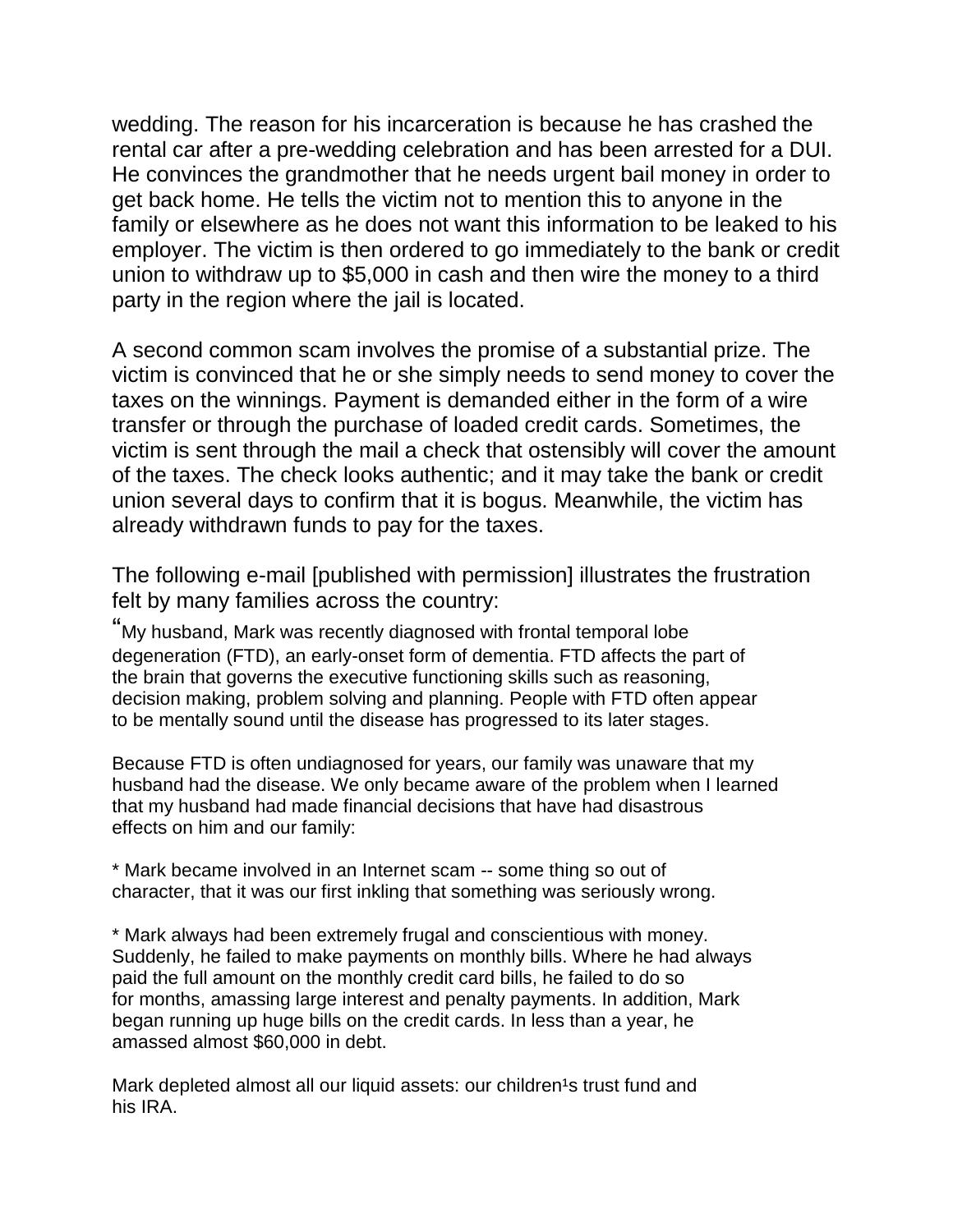He used the liquid assets to wire almost \$400,000 overseas to an entity he believes is a China-based trucking company - but which is actually an internet scam which has promised him a large percentage of a \$10 million payoff at some future date. Because of the FTD, no one - no family member, no doctor, no lawyer, no friend - can convince my husband that this is a scam. To this day, my husband believes this is a viable business investment.

Mark continues to attempt to redirect his monthly pension and social security payments, as well as my work income to this internet scam. Mark also has applied for numerous loans against the house and tried to get new credit cards. Fortunately, so far, I have been able to use the revocable Power of Attorney to block these actions: this power is revocable at will by Mark so my ability to keep our home safe from the scam is tenuous. Presently I am attempting to obtain guardianship.

I am writing this letter because I need assistance in recapturing some of our funds from these internet scam artists, and in forcing them to stop contacting my husband and pressuring him for more money. And, while one can put curbs on our home computer, he gains access to a computer and these scammers at the library.

I have contacted the FBI via the on-line complaint form. But, to date, the FBI has not responded. State and local police offices state they have no jurisdiction. I have requested assistance from the ........Attorney General's office, national and local agencies charged with assisting the elderly and persons with disabilities; the banks and lending offices involved; and our financial advisor. These entities either offered no assistance or did not respond.

I know there must be a Federal agency or office with the Federal system that can assist us with the internet scam problem. But, I am unable to find that office."

It is clear that there are system gaps that hinder successful investigation and prosecution of those who prey upon our elderly population. But the writer invites the federal authorities to consider implementing the following:

1. The creation of multi-disciplinary task forces in major urban areas involving federal, state and local law enforcement and adult protective agencies, as well as representatives from financial institutions and wire transfer merchants. Such task forces should be established primarily to provide a rapid response to any report of suspected elder financial exploitation involving an out of state or cross border suspect where monies have been wired. The local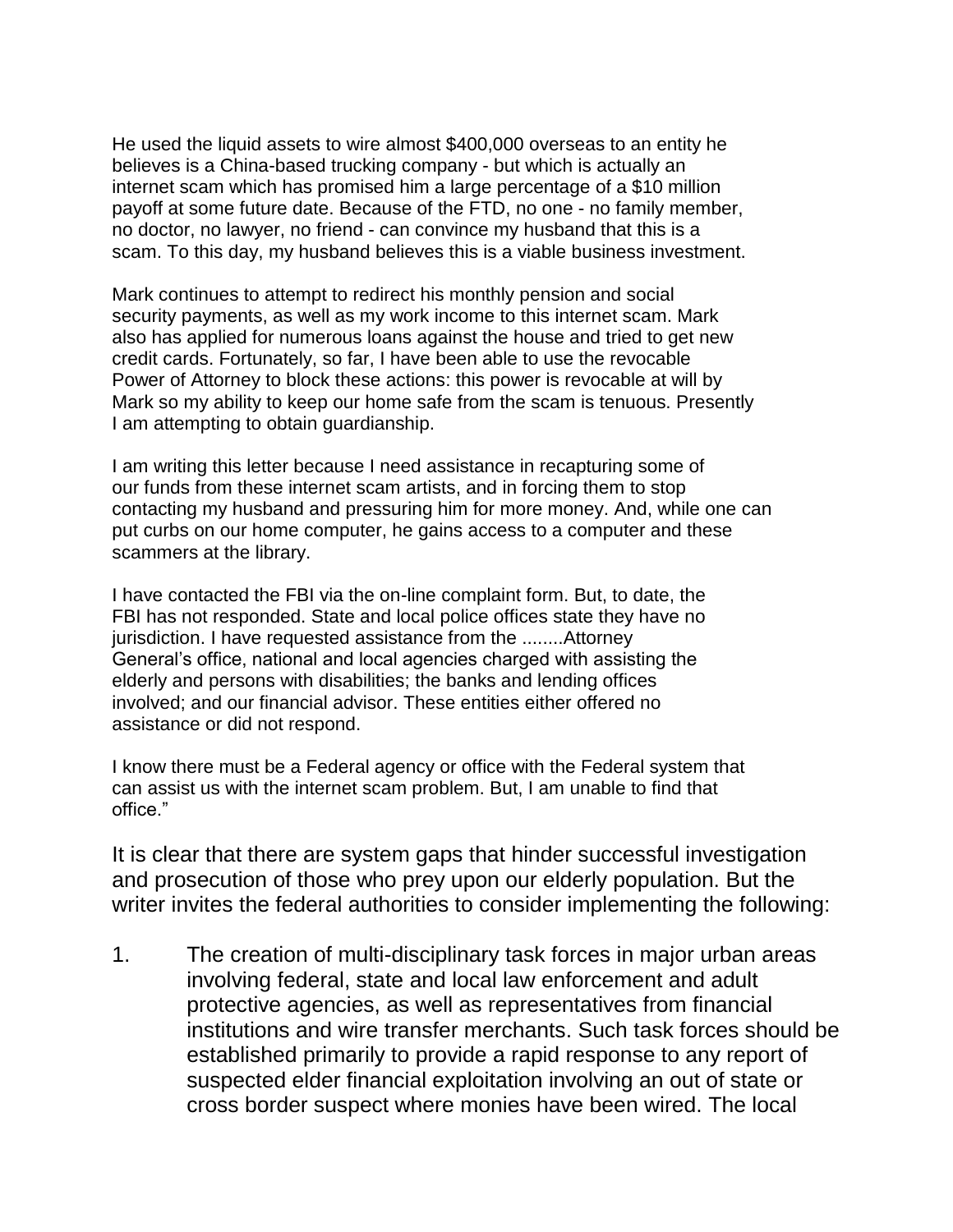prosecutor's office should be willing to seek extradition when a suspect is identified and there is a likelihood of a state prison commitment.

- 2. The implementation of mandated reporting laws nationwide for suspected financial elder exploitation - such as already exists in California for all employees of financial institutions. Since the introduction of this law in 2007 there has been a concerted effort by some banks and credit unions to train their staff to have more interaction with an elderly customer or member who requests withdrawal of a large amount of cash. Such proactivity occasionally leads to early intervention, thus protecting the senior's assets.But this law should be expanded to include all employees of wire transfer entities.
- 3. A requirement for more stringent anti-fraud measures such as nondestruction of video surveillance tapes at ATM machines, and at wire transfer outlets for a minimum of nine months. Preservation of potential identifying evidence is crucial. Additionally, far stricter regulations surrounding the collection of wired funds are necessary. There should be compulsory photo ID and fingerprinting for all recipients of such wire transfers.
- 4. The establishing of a national committee of law enforcement experts who would create a database accessible by approved members. Such a database would contain useful contact information of key law enforcement representatives throughout the United States, Canada, Jamaica, the UK and other countries where these scams are known to originate. Moreover, the database would contain names of known suspects, aliases, and any addresses or telephone numbers used in the scam.
- 5. The creation of a system that would process quickly any search warrants to identify the location of known telephone numbers used by the scammer.

State and County officials can also improve system responses by :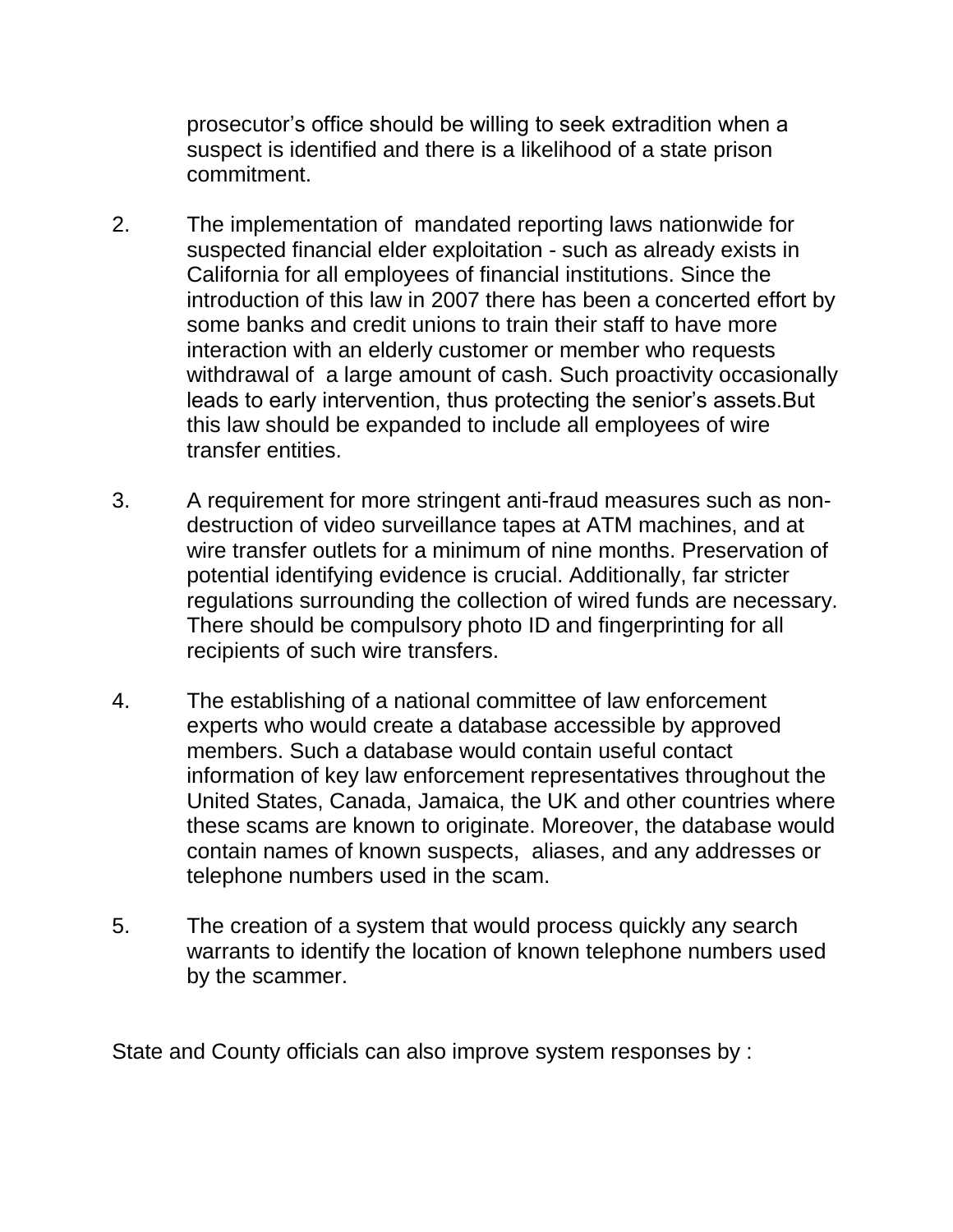- 1. Encouraging their police chiefs to designate one or more detective[s] to actively investigate reports of suspected elder financial abuse. San Diego Police Department made such a courageous decision back in 1999 and now has an Elder Abuse Unit staffed with five detectives and a sergeant.
- 2. Encouraging their elected or appointed prosecutors to designate one or more prosecutor[s] to tackle these crimes and develop an expertise in presenting testimony through elderly victims.
- 3. Establishing statewide Financial Abuse Specialist Teams [FAST] consisting of key representatives from the community with a stake in protecting elders from fraud.
- 4. Creating Public Service Announcement campaigns to educate the public about current scams and frauds and to provide a 24/7 telephone number where reports can be made to Adult Protective Services.

Successful collaboration that leads to the apprehension of suspects needs to be shared as an encouragement. Recently, the following press release appeared on the FBI Los Angeles Division website:

"LOS ANGELES—A Canadian man who is among six defendants charged with defrauding elderly Americans in a scheme in which victims were convinced their grandchildren were in danger in a foreign country was arrested Thursday in Los Angeles and is due in court today for an initial appearance, announced André Birotte Jr., the United States Attorney in Los Angeles; and Timothy Delaney, Special Agent in Charge of the FBI's Los Angeles Field Office.

Pascal Goyer, 29, whose last known residence was Montreal, was arrested at Los Angeles International Airport when his flight landed from Mexico late yesterday afternoon. Following an investigation by the Royal Canadian Mounted Police in 2011, Goyer and others were identified as participants in an advance fee scheme, known as the "grandparent scam," which they allegedly operated from a boiler room in Montreal. On September 25, 2012, a federal grand jury returned an indictment in United States District Court in Los Angeles charging Goyer and five co-defendants with multiple counts of wire fraud, attempted wire fraud, and aiding and abetting.

According to the indictment, Goyer and his co-defendants telephonically contacted elderly victims in Southern California and invented scenarios involving legal or financial crises they claimed had befallen the grandchildren or other relatives of the victims. During the telephone calls, one of the defendants would impersonate the purported relative of the victim and claim to be located in a foreign country and in need of money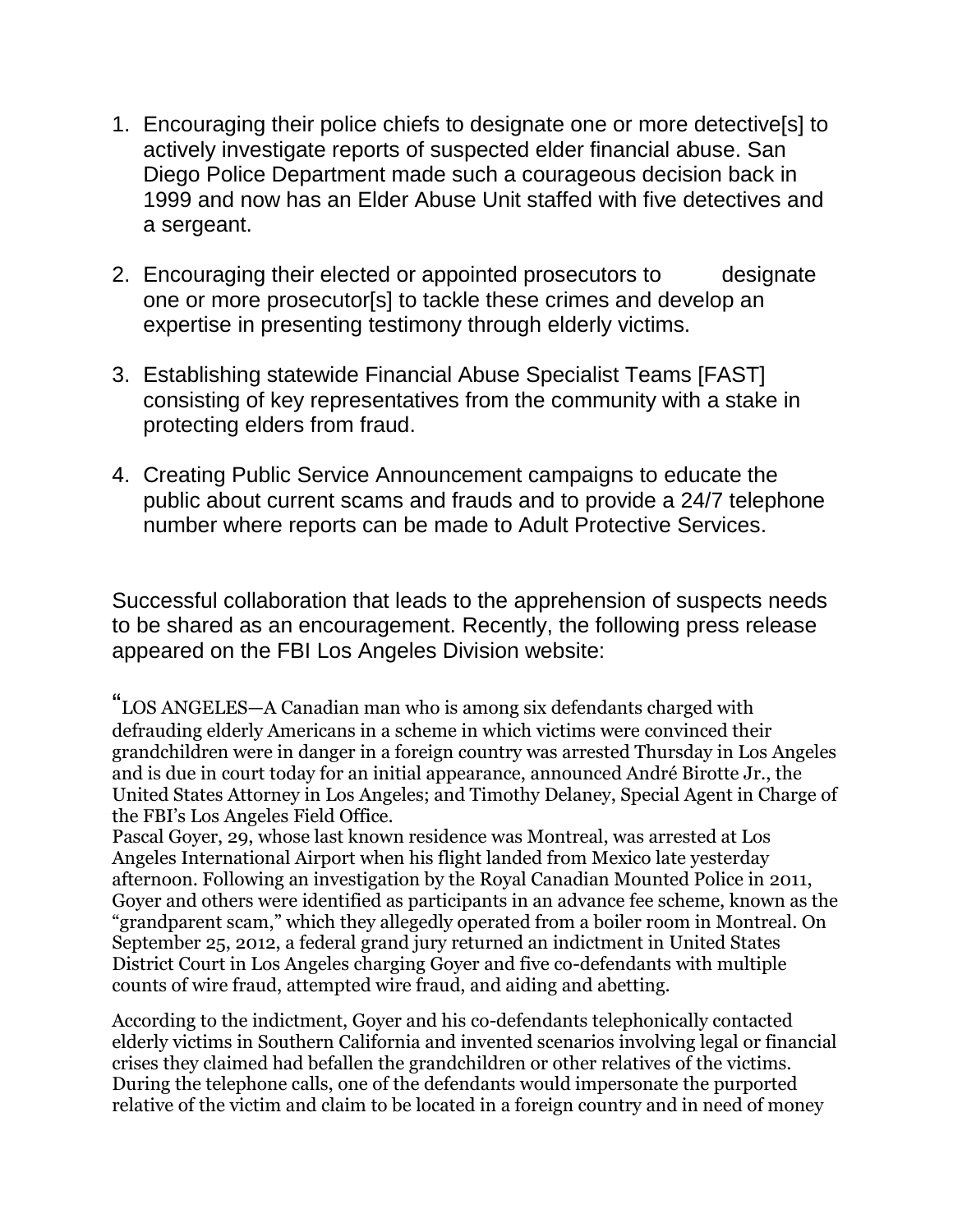in order to resolve the purported crisis. While perpetrating the fraud, defendants allegedly fabricated perilous situations that included car accidents or arrest scenarios, where bail money or repair expenses were immediately required. The indictment further alleges that the defendants also impersonated third parties during the telephone scheme whom they introduced as an attorney or official acting in the best interest of the individual they claimed was the distressed relative.

The defendants would then instruct victims where and to whom the funds should be sent via a wire transfer service. The indictment alleges the defendants obtained enough information from the victim to fraudulently authenticate the wire transaction by either assuming a false identity or by advising the victim to send funds to the person identified as the third party introduced to the victim.

In none of the cases alleged in the indictment were the defendants related to the victims or associated with any relatives of the victims. The indictment alleges that none of the funds collected from the victims were used to assist relatives of the victims and that all of the funds collected were used for the collective benefit of the defendants.

Investigators have determined that the victims were identified through mass-produced lead lists that targeted a specific victim demographic.

The 23-count indictment alleges that the defendants successfully convinced victims from across Southern California to use wire transfer services to send money each time they agreed to help what they thought was a relative overseas and in dire need of financial assistance. According to the indictment, victims wired amounts between \$2,000 to \$3,000, in most cases.

In some cases, victims were contacted after sending money and convinced that additional funding would be necessary to completely resolve the purported problem, according to the indictment.

Information developed during the investigation indicated that Goyer recently traveled to Mexico. On Thursday, Goyer was located and deported by Mexican authorities. Goyer was taken into custody upon his arrival at Los Angeles International Airport.

Goyer will appear before a federal magistrate in United States District Court in Los Angeles today for an initial appearance on the charges. Arrest warrants have been issued for the additional defendants charged in the indictment. The statutory maximum penalty for each of the 23 counts in the indictment is 20 years in federal prison.

The charges and arrest of Goyer are the result an ongoing joint investigation by multiple agencies in Canada and the United States that participate in Project Colt, one of the many binational task forces dedicated to combating cross border and mass marketing fraud. The Royal Canadian Mounted Police, the United States Secret Service, the Federal Trade Commission, and the FBI provided significant resources to the investigation, as did the United States Attorney's Office in Los Angeles, which is prosecuting this case.

During the past year, officials in the Central District of California publicly warned potential victims how to identify and protect themselves from fraud similar to the scheme alleged in the indictment.